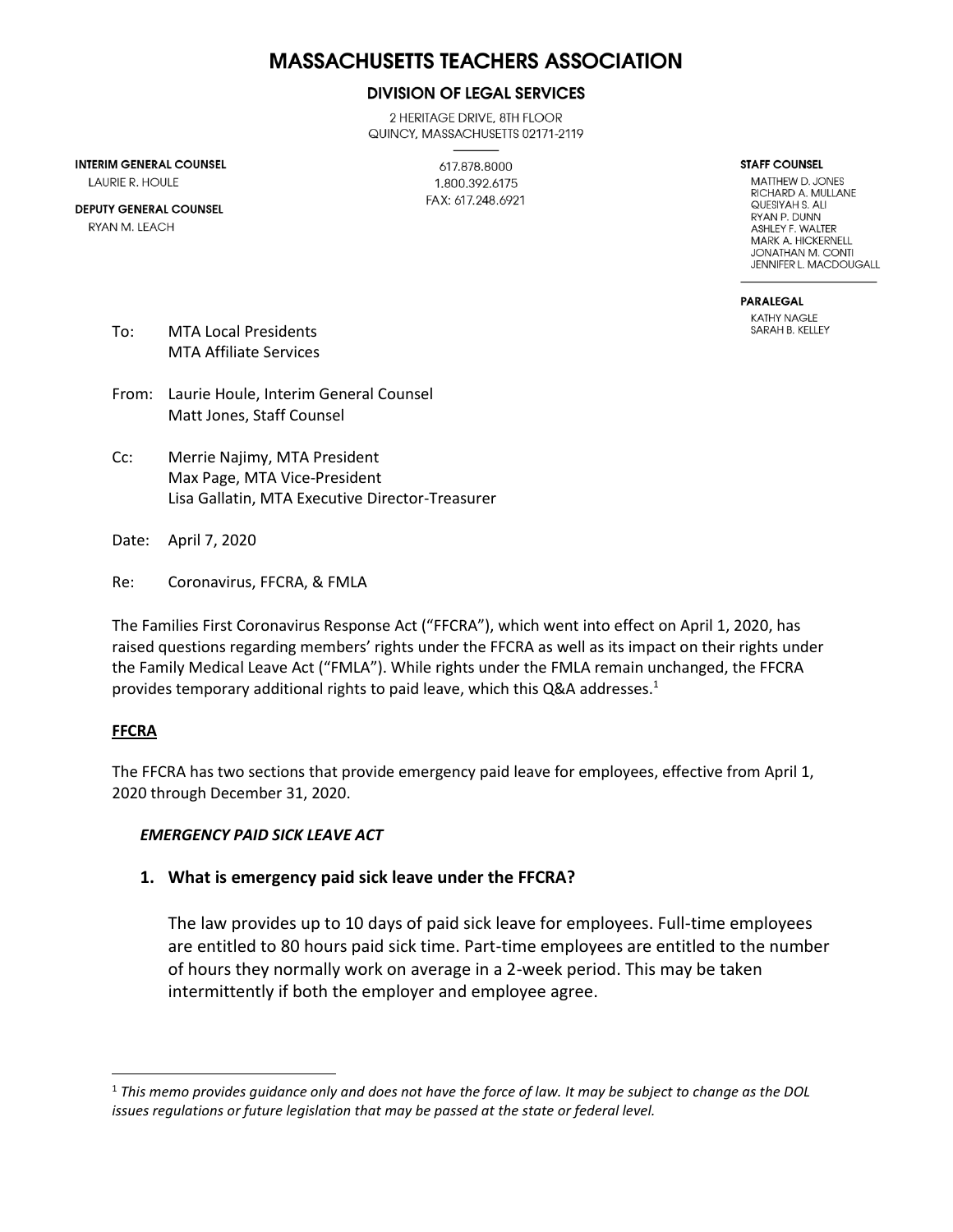#### **2. Who is covered by the emergency paid sick leave?**

All public employers, as well as private employers with fewer than 500 employees. All their employees are covered regardless of length of employment, including seasonal and temporary workers.<sup>2</sup>

#### **3. Are there conditions that must be met to receive emergency paid sick leave?**

Leave may be used only if the employee is unable to work because of any of the following:

- a. Employee is subject to a federal, state, or local quarantine or isolation order related to coronavirus;
- b. Employee has been advised by a health care provider to self-quarantine due to concerns related to coronavirus;
- c. Employee is experiencing coronavirus symptoms and seeking a medical diagnosis;
- d. Employee is caring for an individual who is subject to a federal, state, or local quarantine or isolation order related to coronavirus; or who has been advised by a health care provider to self-quarantine due to concerns related to coronavirus
- e. Employee is caring for a son or daughter<sup>3</sup> if a school or place of care has been closed due to coronavirus, or the childcare provider of the son or daughter is unavailable due to coronavirus;
- f. The employee is experiencing any other substantially similar condition specified by the Secretary of Health and Human Services in consultation with the Secretary of Labor and Secretary of the Treasury.

### **4. How much are employees paid under the emergency paid sick leave?**

Compensation depends on the reason for the emergency leave. For leave related to an employee's own illness or quarantine (see (a)-(c) above), the employee is entitled to their full rate of pay up to a maximum of \$511 per day, capped at \$5110 total.

For leave related to caring for another person, including needing to care for a child due to closing of school or childcare (see (d)-(f) above), the employee is entitled to 2/3 their regular rate of pay up to a maximum of \$200 per day, capped at \$2000 total.

Because the FFCRA does not diminish other rights or benefits, employees may supplement emergency paid sick leave with accrued paid leave under existing CBAs or policies to attain normal earnings for the period of emergency paid sick leave.

<sup>&</sup>lt;sup>2</sup> The Secretary of Labor may, for good cause, issue regulations that exclude certain health care providers and emergency responders. In guidance (regulations have not issued yet), the DOL includes as potentially part of that exemption anyone employed at a health care center, clinic, post-secondary educational institution offering health care instruction, medical school, pharmacy, and any facility performing laboratory or medical testing.

 $3$  "Son or daughter," as under the FMLA, includes a biological, foster, or adopted child, a stepchild, a child of a domestic partner, a legal ward, or the child of a person standing *in loco parentis*, under 18 years of age.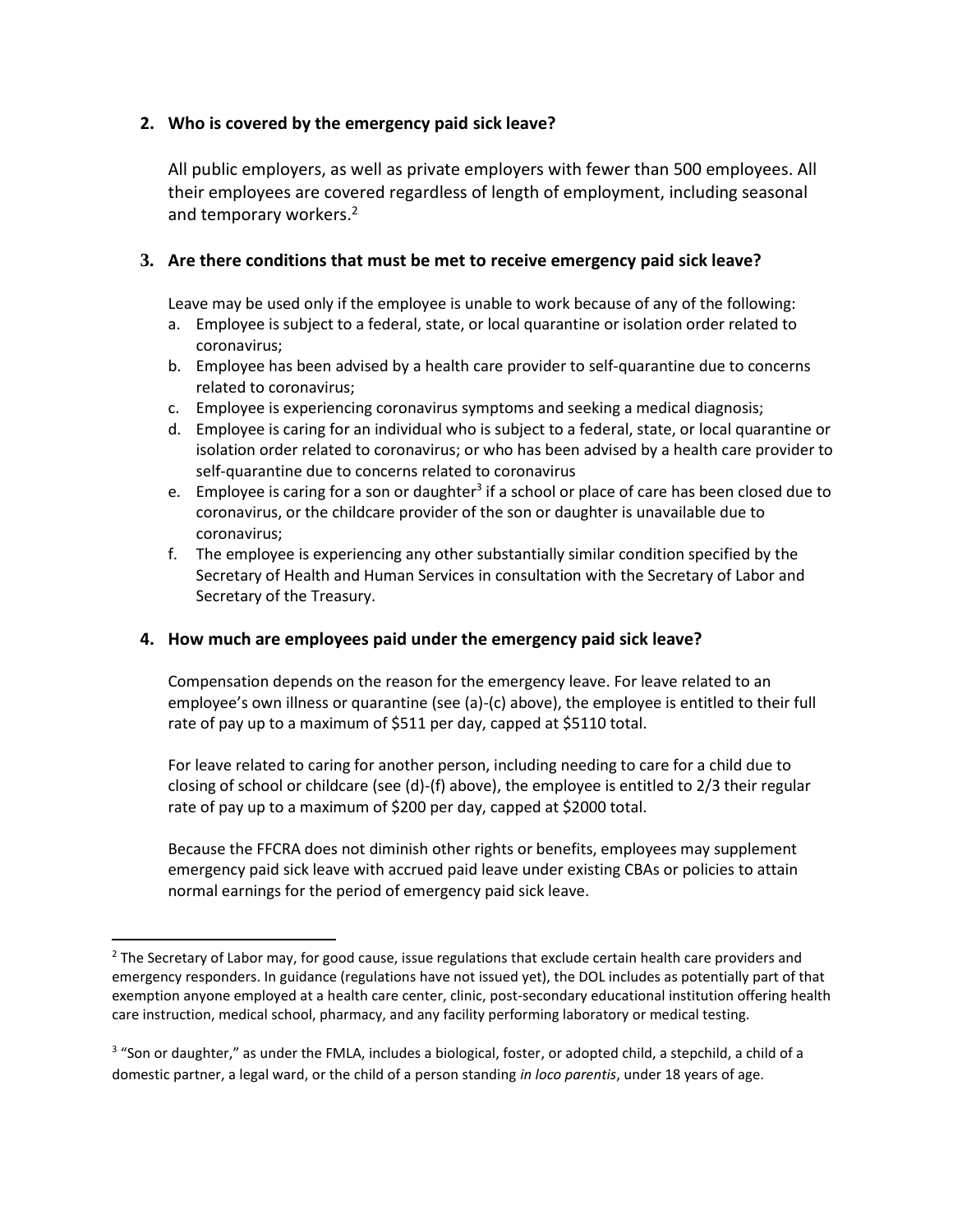### **5. Do employees have to use their accrued leave before receiving the benefit of the emergency paid sick leave?**

No, emergency paid sick leave may be used prior to any existing paid leave.

### **6. Does emergency paid sick leave "carry over" into another year like some accrued leave?**

No; this benefit expires December 31, 2020 and employees are not entitled to reimbursement for unused leave under this provision.

### **7. Can employees use emergency paid sick leave if their employer closes, lays-off, furloughs, or reduces hours due to lack of work?**

No, emergency paid sick leave is only available for a qualifying reason set forth above. However, prorated emergency paid sick leave may be available when the reduction in hours is not due to a lack of work but because a coronavirus-related reason prevents an employee from working a full schedule.

### **8. Can employees get in trouble for invoking their rights under this law?**

No, the FFCRA prohibits employers from retaliating against employees who utilize emergency paid sick leave.

#### *EMERGENCY FAMILY AND MEDICAL LEAVE EXPANSION ACT*

#### **9. What is the Emergency Family and Medical Leave Expansion Act ("EFMLEA")?**

The EFMLEA amends the FMLA to provide for paid leave for childcare needs related to the coronavirus public health emergency for up to 12 weeks leave. It is only available to employees who are unable to work due to the need to care for a son or daughter<sup>4</sup> if the school or child-care has closed or is unavailable due to the public health emergency related to the coronavirus. This may be taken intermittently if both the employer and employee agree.

#### **10. Who is covered by the EFMLEA?**

All public employers (except most federal employees), as well as private employers with fewer than 500 employees. Employees must be employed for 30 days to be eligible for this leave, which is much shorter than the 12 months required for FMLA.<sup>5</sup>

<sup>&</sup>lt;sup>4</sup> "Son or daughter," as under the FMLA, includes a biological, foster, or adopted child, a stepchild, a child of a domestic partner, a legal ward, or the child of a person standing *in loco parentis*, under 18 years of age.

<sup>&</sup>lt;sup>5</sup> The Secretary of Labor may, for good cause, issue regulations that exclude certain health care providers and emergency responders. In guidance (regulations have not issued yet), the DOL includes as potentially part of that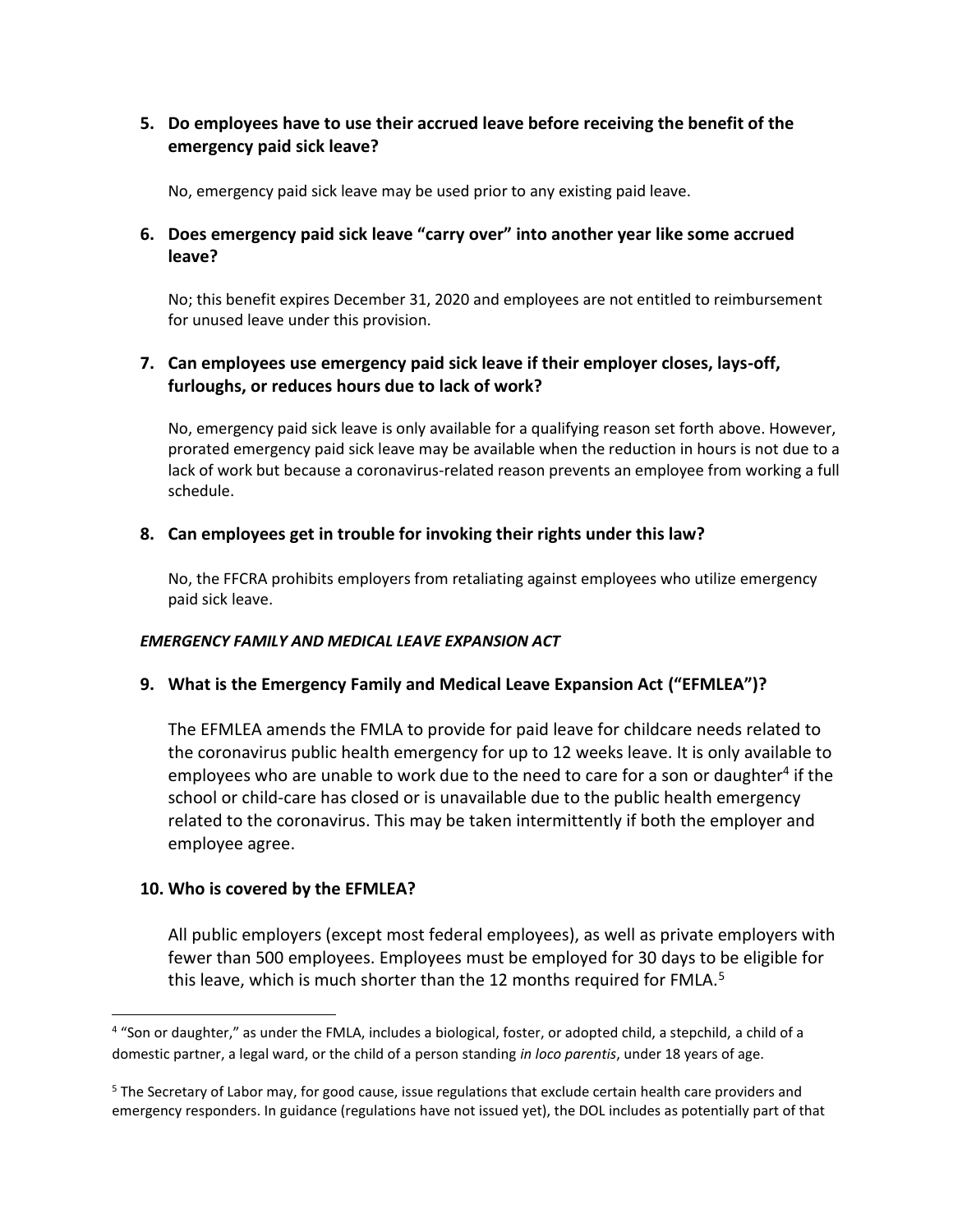#### **11. How much are employees paid under the EFMLEA?**

The first 10 days are unpaid under this provision; however, employees may elect to utilize accrued leave *or* emergency paid sick leave for these first 2 weeks. Employees may take up to 12 weeks total under the EFMLEA.

After the first 10 days, employees are entitled to not less than 2/3 their regular rate of pay (based on the number of hours normally scheduled to work), up to a maximum of \$200 per day, capped at \$10,000 total benefit.

Because the FFCRA does not diminish other rights or benefits, employees may supplement EFMLEA with accrued paid leave under existing CBAs or policies to attain normal earnings for the period of EFMLEA.

### **12. Is the 12 weeks covered by the EFLMEA for childcare in addition to the 12 weeks otherwise provided under FMLA?**

No, the FFCRA does not expand the overall amount of FMLA leave available, just the covered reason for leave is expanded as set forth above. The total amount of leave in a 12-month period under the FMLA remains 12 weeks.

#### **13. Are employees required to provide notice of taking leave under the EFLMEA?**

Yes, if the need for leave is foreseeable, employees must provide notice as practicable.

### **14. Can employees use EFMLEA leave if their employer closes, lays-off, furloughs, or reduces hours due to lack of work?**

No, EFMLEA is only available for a qualifying reason set forth above. However, prorated EFMLEA leave may be available when the reduction in hours is not due to a lack of work but because a coronavirus-related reason prevents an employee from working a full schedule.

#### **15. Is there job protection under the EFMLEA?**

Yes, just like with FMLA, employees who take EFMLEA leave are entitled to return to the same or substantially equivalent position with equivalent benefits, pay, and other terms and conditions of employment.<sup>6</sup>

exemption anyone employed at a health care center, clinic, post-secondary educational institution offering health care instruction, medical school, pharmacy, and any facility performing laboratory or medical testing.

 $6$  An employer with fewer than 25 employees may not have to restore an employee under the EFMLEA if that position no longer exists due to economic conditions or other operating conditions caused by the public health emergency. However, the employer must make a reasonable effort to restore the employee to an equivalent position or, if unavailable, then make reasonable efforts to contact the employee for a period of 1 year if an equivalent position become available.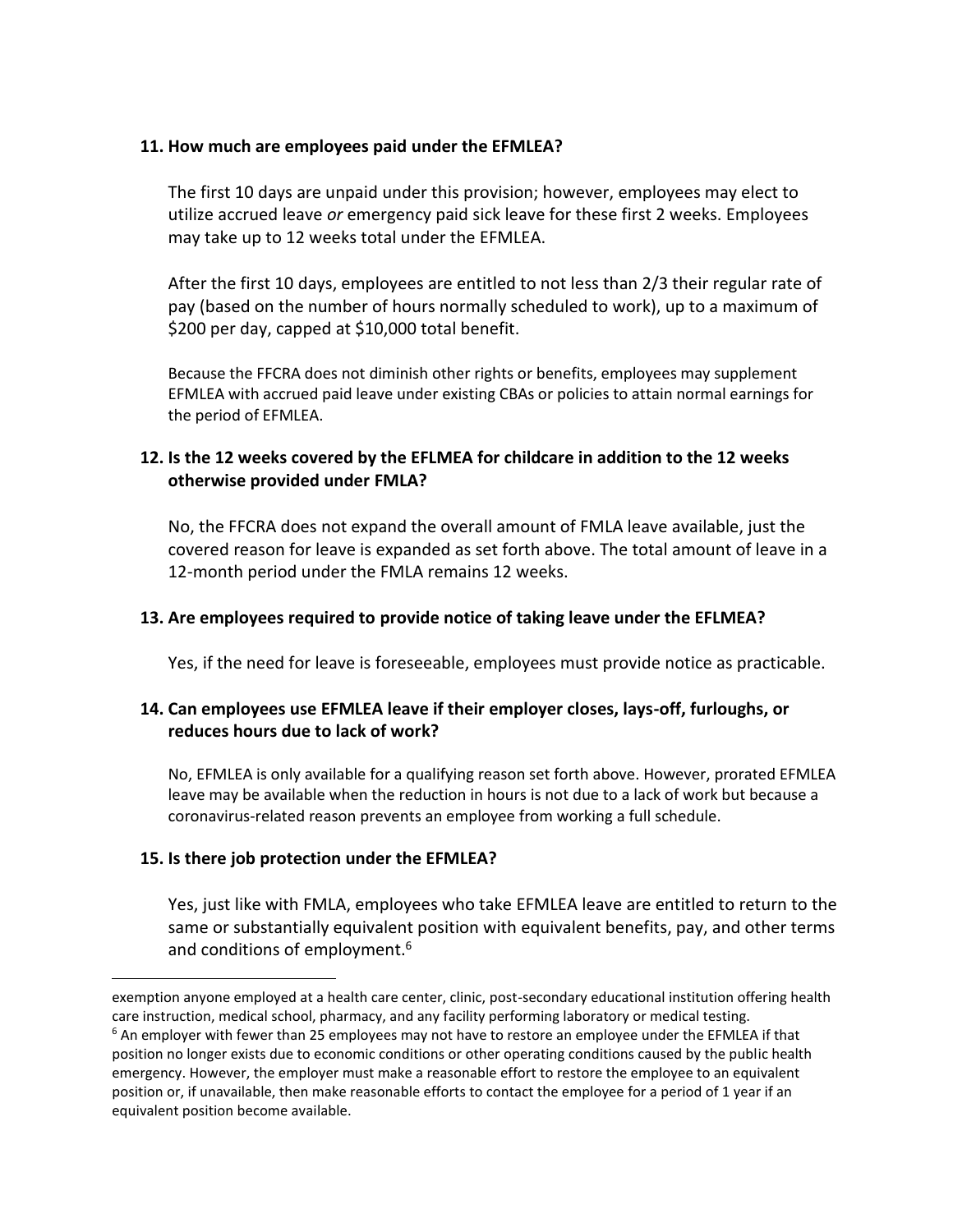#### **FMLA**

#### **16. Is there official guidance on the coronavirus crisis and the FMLA?**

Yes. The U.S. Department of Labor Wage and Hour Division ("U.S. DOL"), which oversees the FMLA, has issued guidance which is a available here: [https://www.dol.gov/agencies/whd/fmla/pandemic.](https://www.dol.gov/agencies/whd/fmla/pandemic)

#### **17. What does the U.S. DOL guidance say?**

The general point of the guidance is that the requirements of the FMLA are unchanged and apply equally to the situation of a pandemic as to other situations. Rules for eligibility for FMLA leave are the same. Similarly, rules for qualifying for FMLA leave are the same. If an employee or a family member is ill from coronavirus to the extent that they have a "serious health condition," they would be eligible for up to 12 weeks of unpaid FMLA leave.

#### **18. What is a "serious health condition?"**

Not all illnesses are "serious health conditions" that trigger FMLA eligibility. Generally, before an illness becomes a "serious health condition," there must be three consecutive days of incapacity from work coupled with ongoing treatment. Conditions that require inpatient hospital care are also "serious health conditions." The requirements for a "serious health condition" are discussed in detail in U.S. DOL Opinion Letter FMLA-87, which is available here: [https://www.dol.gov/agencies/whd/opinion-letters/fmla/fmla-](https://www.dol.gov/agencies/whd/opinion-letters/fmla/fmla-87)[87.](https://www.dol.gov/agencies/whd/opinion-letters/fmla/fmla-87)

### **19. May a healthy employee use FMLA leave to stay home from work to avoid exposure to coronavirus?**

No. Although U.S. DOL encourages employers to be flexible in requiring employees to report to work to help stop the spread of coronavirus, a healthy employee cannot use FMLA leave because they do not have a "serious health condition." If a family member is ill with a "serious health condition" caused by coronavirus, the employee may take FMLA leave on the same basis any other illness. If an employee has been exposed to coronavirus, they may be quarantined or required to self-isolate under state and local public health laws and regulations, but that does not affect FMLA eligibility. The Emergency Paid Sick Leave Act, however, covers up to 10 days as set forth above.